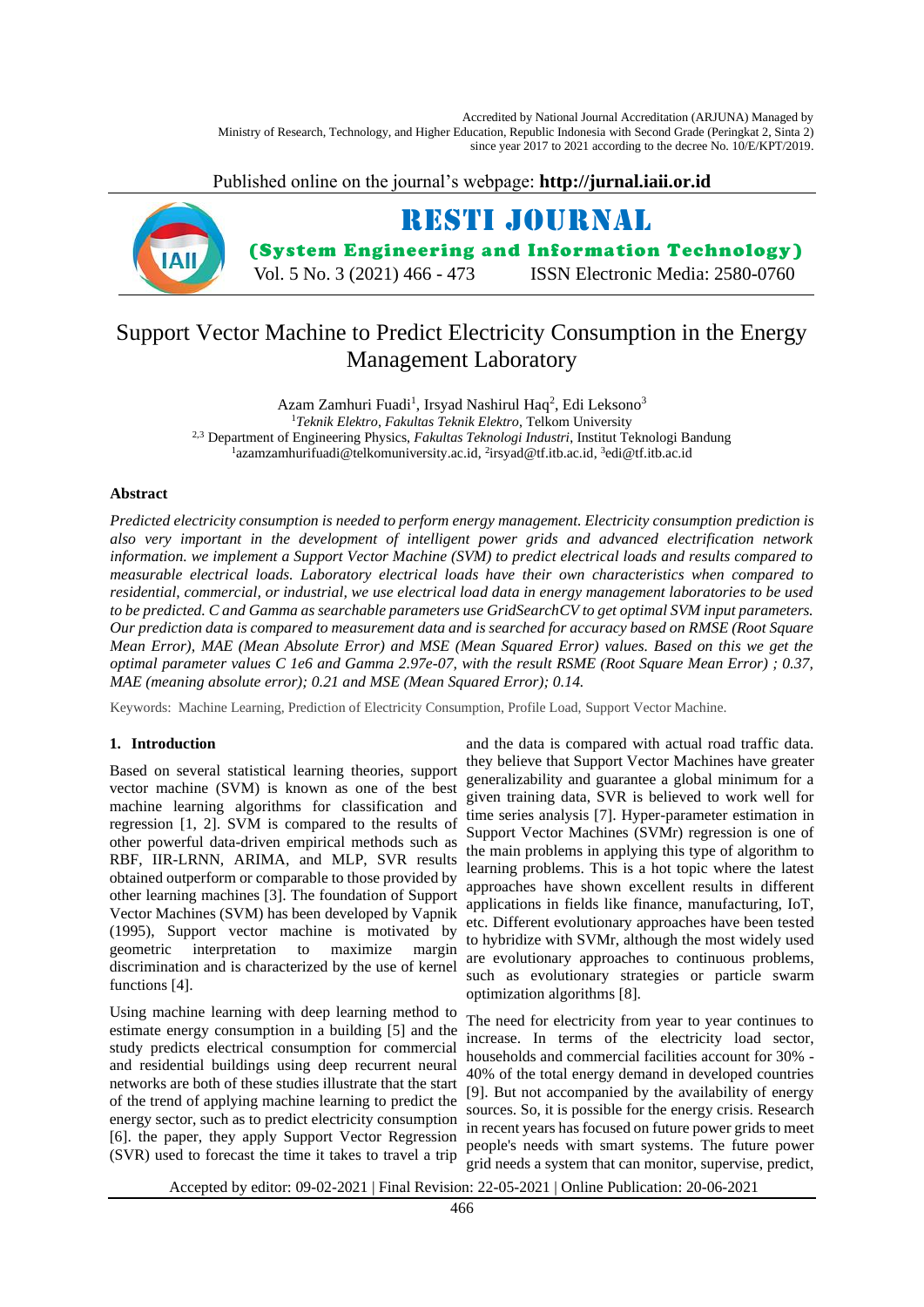schedule, study, and make decisions about energy There is also in another study, conducted studies to consumption and production in an electrical load. predict the brittleness of stones. in his research using the Therefore, a number of strategies have been proposed to SVM model to predict the brittleness of stones by using optimize grid performance and include renewable the kernel technique. Different kernels are used to energy sources and storage as an alternative or even determine the performance model of each kernel. The primary supply, the main objective of which is to create kernels used include Linear, Sigmoid, Polynomial and a flexible energy supply network characterized by two-Radial Basis Function (RBF). The results of these way flow of electricity and information. In addition to studies provide information that the comparison between circulating electricity, the system also flows the kernels used which has the highest value is the Radial information, this clearly has added value in embedding Basis Function (RBF) kernel [16]. the use of the Radial more computational intelligence into the management of Basis Function (RBF) kernel and the Support Vector electricity networks such as intelligence in predicting Machine (SVM) is also used in a case in the medical [10]. Future network systems must also be able to field, they predict related to breast cancer. the use of both analyze the profiles of each user. With the ability to results in boosting perform better [17]. predict future electrical loads, it can be a material to improve performance or efficiency. As able to estimate future electricity costs, austerity policies by way of scheduling after knowing the prediction of electrical load.

Machine Learning is used to study the consumption Gridsearch to find the optimal parameters. parameters patterns of electricity at the Energy Management are input into the predictor algorithm. Prediction results Laboratory. With machine learning algorithm able to in the accuracy test using Root Square Mean Error adapt the patterns of electricity consumption from week (RSME), Mean Absolute Error (MAE) and Mean Square to week. So it can predict a week ahead. Based on the Error (MSE). time horizon of prediction, Mocanu et al. Classifies electricity demand forecasts into two categories: (i) **2. Materials and Methods of Research**  prediction of short-term electrical load from one hour to one week, (ii) prediction of long-term electrical load for more than one year [11]. The machine learning method Several materials of research are needed in this study, used in this paper is Support Vector Machine (SVM) for i.e. electrical and information system, information the short term.

Support Vector Regression (SVR) in other studies has been introduced to solve regression and prediction 2.1.1 Electrical and information system problems, in that paper they apply Support Vector Regression or SVR for prediction tasks in the financial sector [12]. The proposed work utilizes support vector regression model to predict the number of total number of deaths, recovered cases, cumulative number of confirmed cases and number of daily cases [13]. In that's paper presents a novel methodology for daily maximum temperature prediction, based on a Support Vector Regression approach. The paper is focused on different measuring stations in Europe, from which different meteorological variables have been obtained, including temperature, precipitation, relative humidity and air pressure. Two more variables are also included, specifically synoptic situation of the day and monthly cycle. Using this pool of prediction variables, it is shown that the SVMr algorithm is able to give an accurate prediction of the maximum temperature 24 h later [14]. in other research, support vector machines are used to predict yarn ductility. This study uses kernel techniques 2.1.2 Information system of electrical load in predicting. The kernel used is the Radial Basis Function (RBF). The prediction results are compared with the predictions using the ANN model, and the results show similar performance [15].

In this research Support Vector Machine (SVM) was used to predict electrical load, using eleven weeks of electrical load data in the Energy Management Laboratory to predict the next week. Parameter C and gamma are obtained from iteration results using

# 2.1 Materials of Research

system of electrical load, SVM method, and the calculation of accuracy.

The electrical system at the Energy Management ITB Laboratory with the source of electricity comes from solar panels and main grid provider in Indonesia (*Perusahaan Listrik Negara* or PLN). The components of the electrical system comprise Hybrid Energy controllers as regulators and are equipped with a battery system as a source of electricity storage from solar panels. Each component is also connected to a communication channel that transfers the data of each component of the grid system compilers at the Energy Management ITB Laboratory. Electrical loads in the Energy Management Laboratory include electronic devices such as computers, air conditioners, laptops, heaters and some other electronic devices. The schematic diagram of the electrical and information system at the Energy Management Laboratory is shown in Figure 1.

The electrical load Information system at the Energy Management Laboratory is digitally measured from 2014 to the present. Measurement of electrical loads at intervals of measurement per minute. The data flow of

DOI: https://doi.org/10.29207/resti.v5i3.2947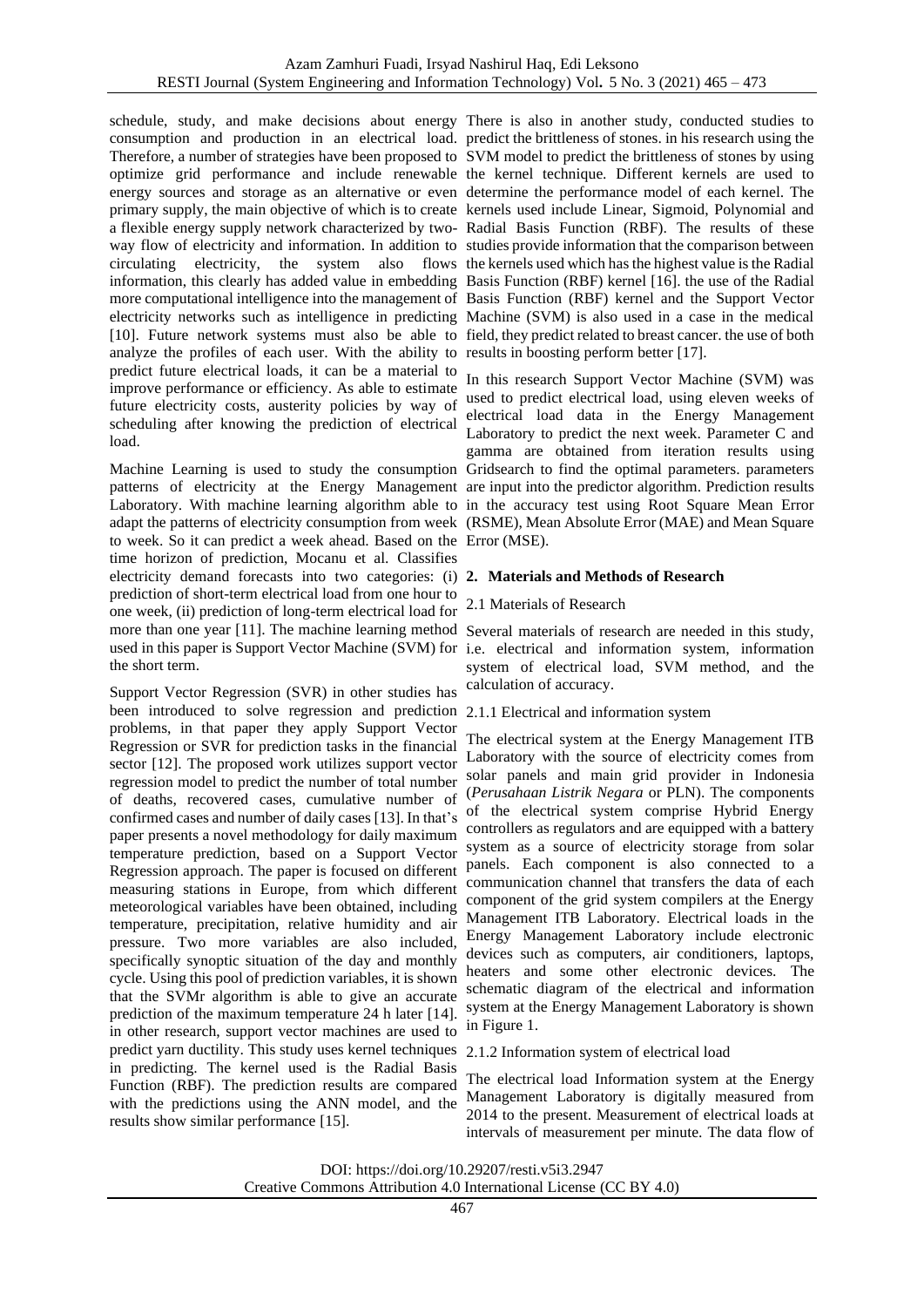the electrical load starts from the electrical load contained in the training data correctly. To ensure this measurement sensor that generates the data. The data is generalization, SVM works on the principle of structural stored by local data storage. In addition to being stored risk minimization (SRM). SRM aims to guarantee the in local data storage, data is also stored with a centralized upper limit of generalization on test data by controlling database system. The local device is not only for storing the capacity (flexibility) of the learning result data but also functions as a transfer device to a hypothesis. The valuation of margin is shown in Figure centralized database system. The block diagram of data 3. flow is shown in Figure 2.



Figure 1. The schematic diagram of the electrical and information system at the Energy Management Laboratory



Figure 2. The block diagram of data flow

Figure 2 illustrates the scheme of electrical load readout data to the storage system using the database system. So with the monitoring system, all electrical activity in the Energy Management Laboratory is recorded automatically in a system.

### 2.1.3 Support Vector Machine (SVM)

The supporting vector machine (SVM) includes a method of classification and regression where the method works based on learning data that can be used to predict new data or data to be calculated. The SVM method is divided into two parts namely the classification of supporting vectors (SVC) for problems requiring classification techniques and regression of support vectors (SVR) used in the case of regression. The learning process at SVM aims to derive a hypothesis of the best dividing field that not only minimizes the average error in the training data, but also has good generalizations. Generalization is the ability of a hypothesis to classify or regression data that is not



Figure 3. The valuation of margin

Based on Figure 3 it can be explained that the letter "m" represents the margin used. Margin is the distance between the dividing spheres of class-1 and the spheres of class-2. Data in contact with this boundary region is called a support vector. Here is the equation obtained from the separation of data by the bounding plane of class-1 and class-2 is shown in Eq. (1).

$$
x_i \cdot w + b \geq 1 \text{ for } y_i = +1
$$

$$
x_i \cdot w + b \le -1 \text{ for } y_i = -1 \tag{1}
$$

With w is the normal plane and b is the position of the field relative to the center of the coordinate. The margin value between the bounding plane based on the formula of the distance to the center is  $\frac{1-b-(-1-b)}{m}$  $\frac{(-1-b)}{w} = \frac{2}{|w|}$  $\frac{2}{|w|}$ . This margin value is maximized by still satisfying the Eq. (1). By multiplying b and w by a constant, a margin value is multiplied by the same constant. Therefore, the constraint of Eq. (1) is a scaling constraint that can be satisfied by rescaling b and w. Then the best discovery of the splitter field with the greatest margin value can be formulated into the constraint optimization problem is shown in Eq. (2).

$$
min_{w} = \frac{1}{2}w^{T}.w
$$
  
s.t.  $y_i(w^{T}.x_i + b) \ge 1, i = 1...l$  (2)

The type of Eq. (2) is called quadratic optimization problem. The solution of this mathematical problem is very important to determine the conclusion of the predetermined results [18]. In this study, SVM uses the Support Vector Regression method in predicting electrical loads, so giving training vector  $x_i \in \mathbb{R}^p$ ,  $i =$  $1, \ldots, n$  for vector  $n \varepsilon$  – Support Vectror Regression solve the following major problems is shown in Eq. (3).

DOI: https://doi.org/10.29207/resti.v5i3.2947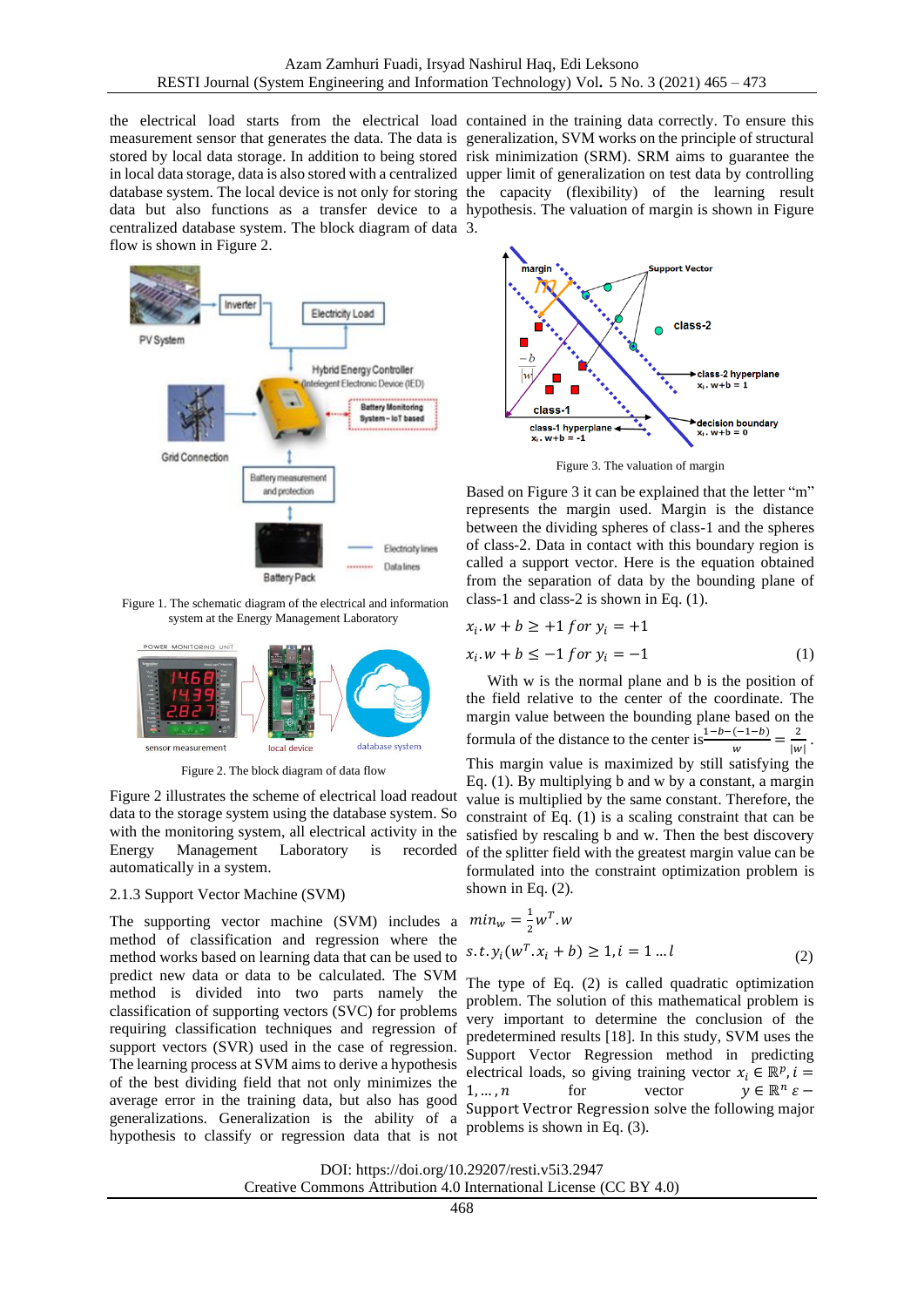$$
\min_{w, b, \zeta, \zeta^*} \frac{1}{2} w^T w + C \sum_{i=1}^n (\zeta_i + \zeta_i^*)
$$
\n
$$
RSME = \sqrt{\frac{\sum_{t=1}^n (\hat{y}_t - y_t)^2}{n}}
$$
\n(7)

$$
MAE = \frac{1}{n} \sum_{i=1}^{n} |y_i - \hat{y}_i|
$$
 (8)

subject to 
$$
\begin{cases} y_i - w^T \phi(x_i) - b \le \varepsilon + \zeta_i \\ w^T \phi(x_i) + b - y_i \le \varepsilon + \zeta_i \\ \zeta_i \zeta_i^* \ge 0, i = 1, ..., n \end{cases}
$$
 (3)

Based on here, penalize samples whose predictions are at least ε far from the true target. electrical load sample data penalizes objectives with  $\zeta_i$  or  $\zeta_i$ , depending on whether their prediction is above or below the tube ε. support vector regression for dual problems is shown in Eq. (4).

$$
\min_{\alpha,\alpha^*} \frac{1}{2} (\alpha - \alpha^*)^T Q (\alpha - \alpha^*) + \varepsilon e^T (\alpha + \alpha^*)
$$
  

$$
-y^T (\alpha - \alpha^*)
$$
  
subject to 
$$
\begin{cases} e^T (\alpha - \alpha^*) = 0 \\ 0 \leq \alpha_i, \alpha_i^* \leq C, i = 1, ..., n \end{cases}
$$
 (4)

where e is the vector of all ones, Q is an n by n positive semidefinite matrix,  $Q_{ij} \equiv K(x_i, x_j) = \phi(x_i)^T \phi(x_j)$  s the kernel. Here training vectors are implicitly mapped into a higher (maybe infinite) dimensional space by the function  $\phi$  [12]. So, the prediction is shown in Eq. (5).

$$
\sum_{i \in SV} (\alpha_i - \alpha_i^*) K(x_i, x) + b \tag{5}
$$

In this paper using the Radial Basis Function (RBF) kernel. The RBF kernel the function is shown in Eq. (6).

$$
K(xi, x) = \exp(-\gamma \| x - x' \|^2)
$$
 (6)

In training using SVM, especially using the RBF kernel, C and gamma parameters need to be considered. for parameter C is commonly used for all Support Vector Machines (SVM). A low C makes the decision surface smooth, while a high C aims at classifying all training examples correctly and gamma defines how much influence a single training example has, The larger gamma is, the closer other examples must be to be affected [19]. SVM used in this research uses sklearn based programming using python. In this paper, in determining the C and gamma parameters using GridSearch. GridSearch helps iterate to find the suit C and gamma parameters according to the training data used in this study. Gridsearch uses a library in Sklearn that runs in python language.

### 2.1.4 Calculation of accuracy

The results of the Support Vector Machine (SVM) are assessed for their level of accuracy. In this paper, the results of the prediction of electrical load using the SVM method are measured for accuracy using three methods, namely (i) Root Square Mean Error (RSME) is shown in Eq. (7), (ii) Mean Absolute Error (MAE) is shown in Eq. (8), and (iii) Mean Squared Error (MSE) is shown in Eq. (9).

$$
MAE = \frac{1}{n} \sum_{i=1}^{n} |y_i - \hat{y}_i|
$$
\n
$$
MSE = \frac{1}{n} \sum_{i=1}^{n} (y_i - \hat{y}_i)^2
$$
\n(9)

$$
n \mathcal{L} = 10 \mathcal{L} \mathcal{L}
$$

# 2.2. Methods of Research

Research methods are created for the algorithm of researchers in conducting research, algorithms in the form of flowcharts of research steps to achieve goals. Flow chart of research methods is shown in Figure 4.



Figure 4. Flowchart of research method

Based on the flow chart of the research method in Figure 4, it can be explained, that the prediction of electrical load using the Support Vector Machine method and calculate the accuracy value.

# **3. Result and Discussion**

The result of this research is information technology in the electricity sector. The algorithm created predicts electrical loads using SVMs based on historical data in the database. In determining the prediction of electrical load profile requires data training. Data training is the data used by the algorithm to be studied in order to get the prediction of electrical load. In this case the electrical data is taken from the Energy Management Laboratory's database. Data collection in plot every week. The number of weeks the data took was eleven weeks. Consideration of the weekly taking is the pattern of electricity consumption has a pattern from start Monday, Tuesday, Wednesday to Sunday with data the amount of

DOI: https://doi.org/10.29207/resti.v5i3.2947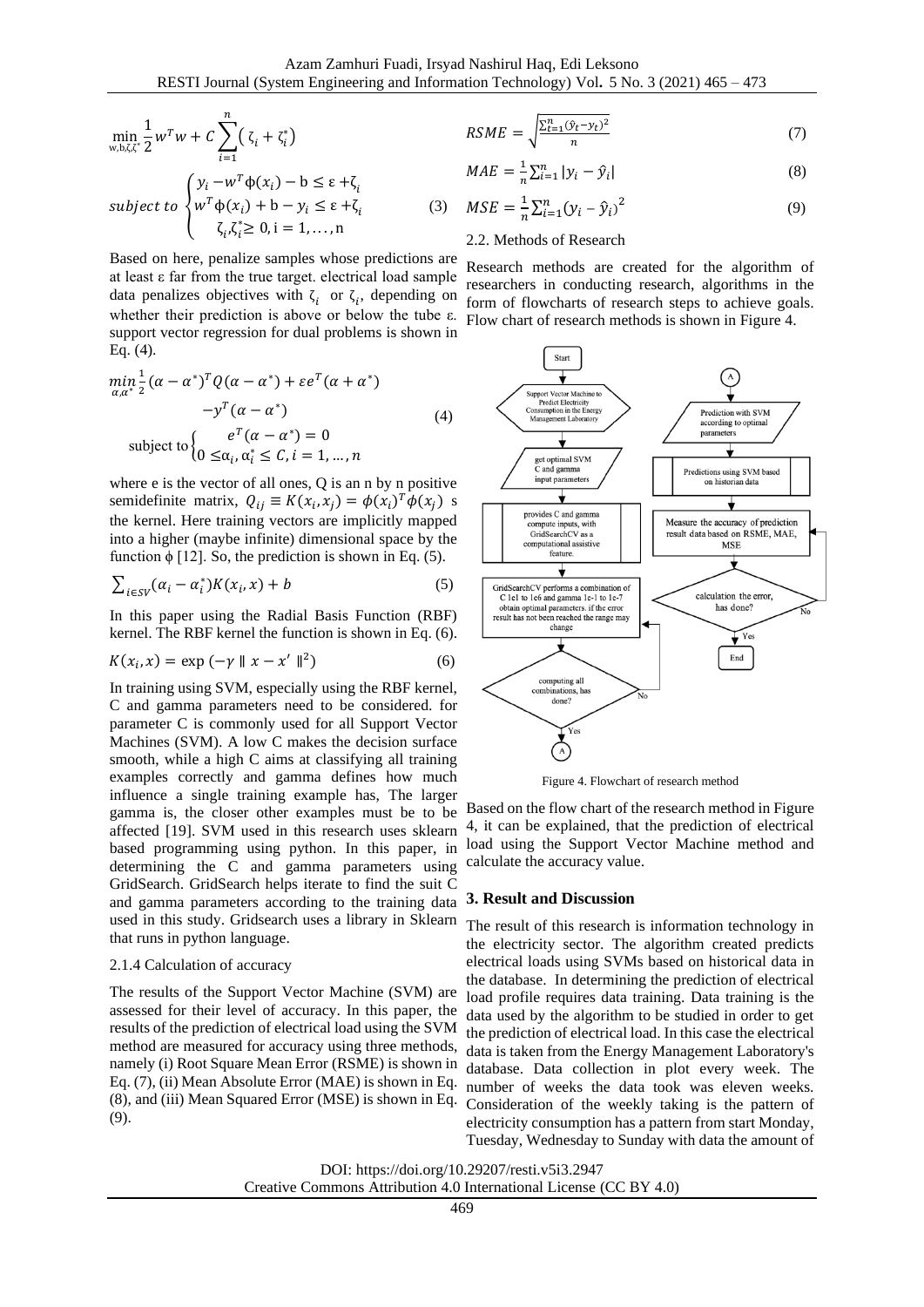data used is 12 weeks in hours. So that the total data used The data profile of load electrical obtained from for training data is 2016 data. The following in Figure 5 electrical load monitoring system and the GridSearch is is a graph of electricity consumption for one week and a method to determine the optimal value of a parameter. as many as eleven weeks in plot. The display of Which is the result of the gridsearch method as input for information data of electricity load in the Energy SVM. In this paper the SVM method used is SVR. The Management Laboratory is shown in Figure 5.

predictor algorithm is shown in Figure 6.



Figure 5. Information data of electricity load in Energy Management Laboratory



Figure 6. The predictor algorithm

Based on Figure 6 it can be explained, that how the predictor algorithm produces the prediction data of the electrical load profile. In SVM method the required data is data trainning and data testing. Data trainning is the data that will be studied by the machine with algorithms that produce a pattern. So with the pattern learned by the algorithm, the machine can predict the forward pattern. In this paper the machine studied patterns of electrical usage profiles from the previous weeks. From the patterns of previous weeks the machine is able to produce predictive data of the burden of the use of electrical charges in the future or one month ahead.

# 3.1. Results of parameter optimization

In using the SVM method it is necessary to set the values of C and Gamma to produce data that has a good level

of trust. In this paper GridsearchCV is used as a tool for obtaining optimal C and Gamma values. GridsearchCV performs a combination iteration between C and Gamma to produce an optimal combination of C and Gamma. So it is expected to produce prediction results with a high level of trust. The display of result of the optimal parameter value is shown in Figure 7.



Figure 7. Graph the result of the optimal parameter value

Figure 7 is a graph of the result distribution of the GridsearchCV algorithm in determining the C and Gamma values. From the GridsearchCV algorithm is generated Graphs such as Figure VI and the results of the optimal parameter values. The results of the optimal

DOI: https://doi.org/10.29207/resti.v5i3.2947 Creative Commons Attribution 4.0 International License (CC BY 4.0)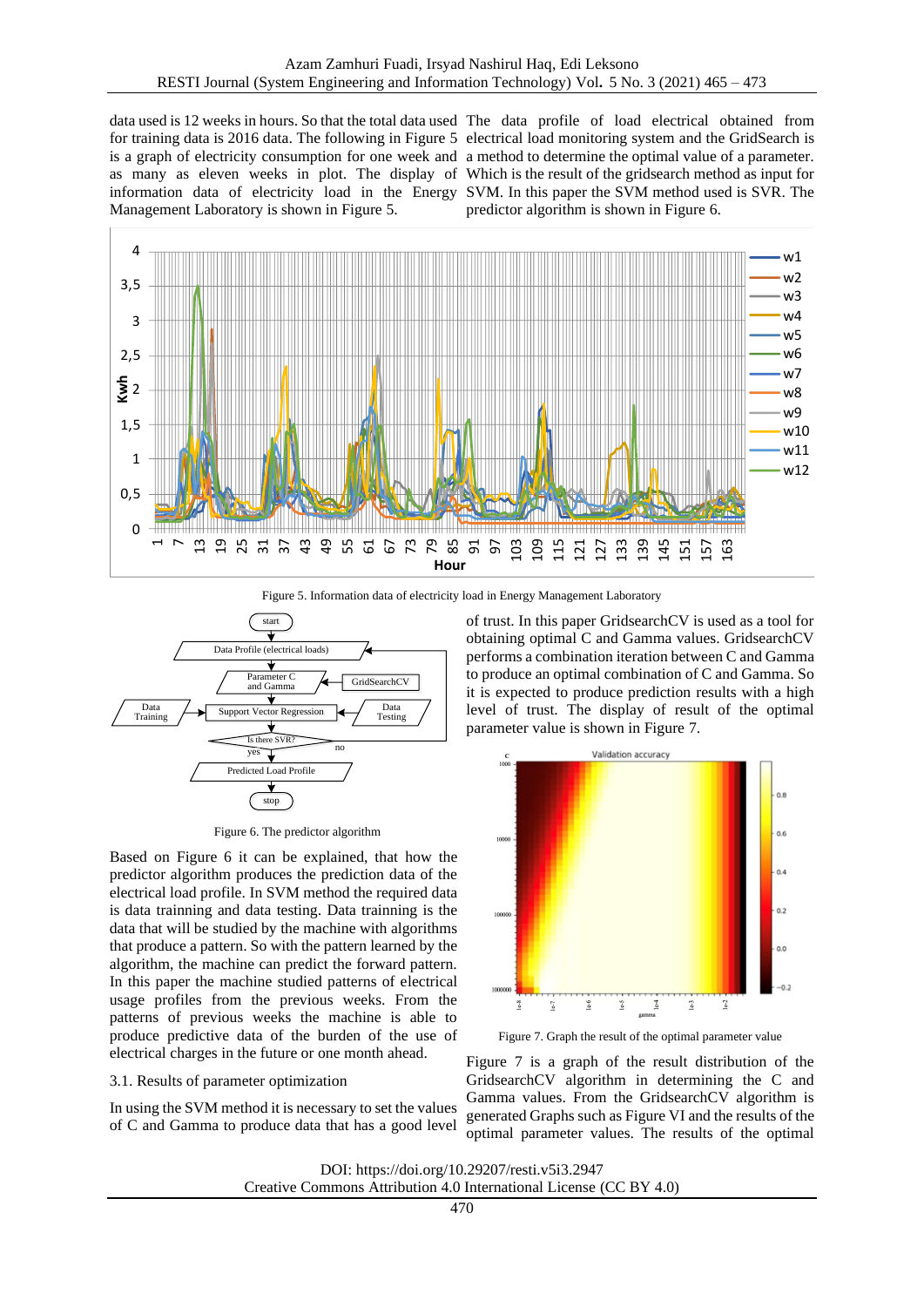Figure 8.



Figure 8. The algorithm of GridsearchCV process

In Figure 8 illustrates how Gridsearch is running. X and y data are data trainning, which is the relationship between X and y to be searched for a pattern. The best pattern is obtained from the optimal C and Gamma values. Determination of parameters done for how wide the parameters to be searched the accuracy value of X and y relationship pattern. With increasingly wide intervals the longer the computation process. But the wider the interval the more know the range of accuracy at certain values in the inteval. Calculations are performed every single parameter value. After one parameter has been replaced with the value of another parameter in a pre-set interval. The result of one parameter value is stored. And visualized in a graph if all the calculations have been completed all parameter values. In the X and Y value relationship algorithms used in this paper, the optimal value of C and Gamma is C 1e6 and Gamma 2.97e-07. Acquisition of C and Gamma values as inputs for predictor algorithms.

# 3.2. Predictor Algorithm

After the C and Gamma values are obtained from the result of gridsearchCV calculation, the C and Gamma values are inputted into the predictor algorithm. The flow chart of the predictor algorithm is shown in Figure 9.

From Figure 9 the data is read and passed to be set to feature X and y. In this paper X and y are the data consumption of electricity expenses in the previous months. The X and Y relationships that form a pattern to predict the power consumption consumption profile in the coming months. Input C and Gamma obtained from

parameters return a C value of 1e6 and a Gamma value gridsearchCV, after which SVM studied patterns of X of 2.97e-07. For the distribution of the combination and y relationships. When the pattern has been obtained, distribution between C and Gamma in Figure VI. The the machine is tested to get prediction data of the algorithm of the GridsearchCV process is shown in consumption load profile of the electricity in the coming months. RSME is also calculated to know how big the error value. The algorithm is terminated in the form of a command to visualize the data to make it more user friendly. The display of result data for an hour compared kWh is shown in Figure 10.



Figure 9. The flow chart of the predictor algorithm





hours

(b) plotting without historian data

DOI: https://doi.org/10.29207/resti.v5i3.2947 Creative Commons Attribution 4.0 International License (CC BY 4.0)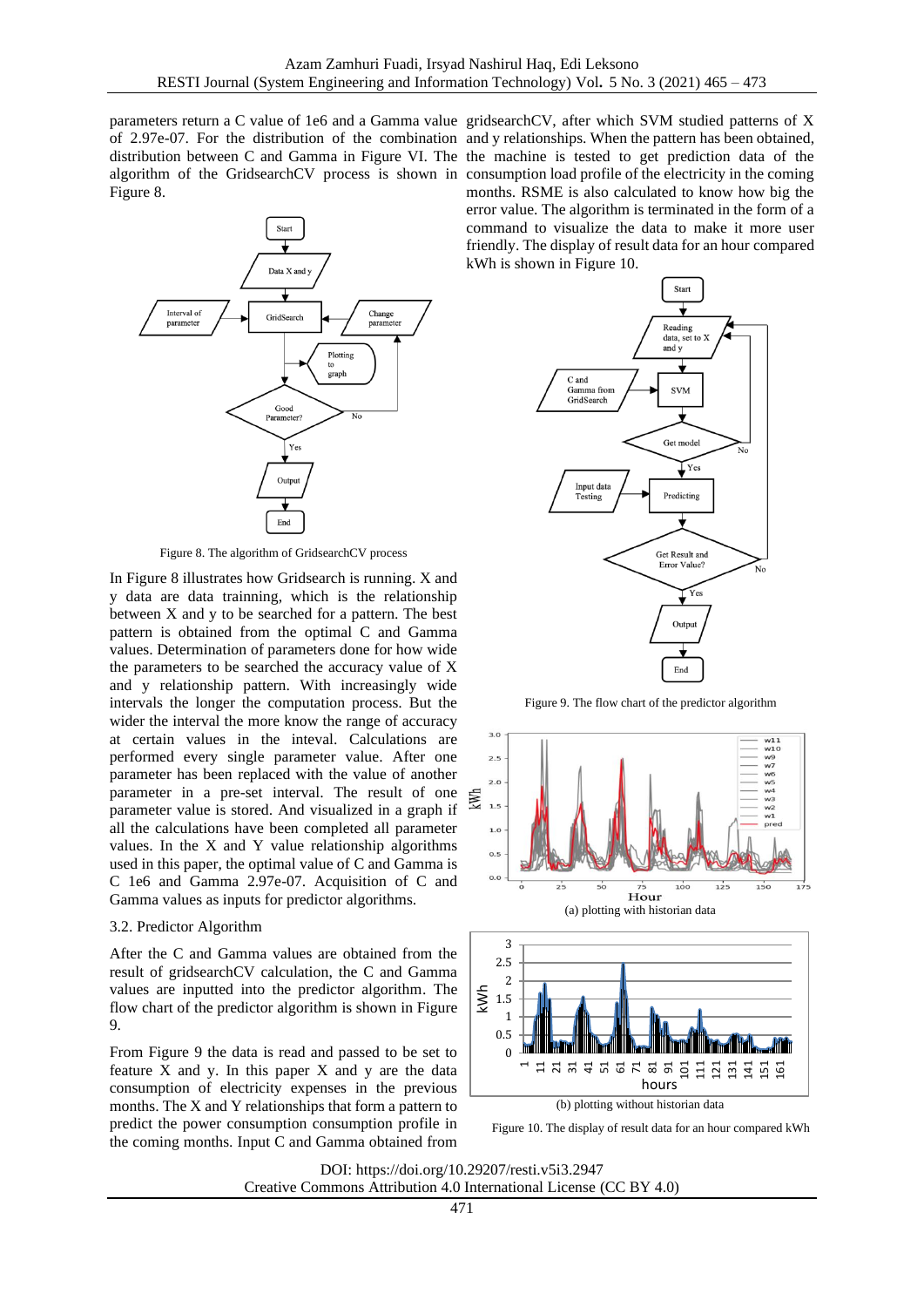Based on Figure 10 it can be explained, that the obtained from the optimization values of C and Gamma, prediction result data with the x-axis representing the 1st obtained C 1e6 or  $10^6$  and Gamma 2.97e-7 or 2.97x10<sup>-7</sup>. to 168th hour in a week and the y-axis is the value in Predicted results at the level of accuracy or trust by using kWh. In this graph the prediction data is able to study the RMSE. Obtained prediction algorithm with evaluated pattern of electricity use in one week, namely by results have RMSE (Root Square Mean Error); 0.37, comparing the graph of the prediction results in Figure 9 MAE (Mean Absolute Error); 0.21 and MSE (Mean (b) and the graph of electricity consumption from the Squared Error); 0.14. For further work, increasing the eleven weeks in Figure 3.With the data for training as amount of data historian to be used as training data in much as eleven weeks ago. Prediction data is able to predicting electricity consumption is needed to improve follow the load profile pattern of electricity usage in the the accuracy of prediction results. Energy Management Laboratory.

## 3.3. Accuracy level of predictor algorithm

The prediction algorithm needs to be tested for its accuracy or level of confidence. Testing is done by comparing the prediction results with the actual data for the next week. The comparison data between predicted and actual data is shown in Figure 11.



Blue line is predicted data and Red line is actual data Figure 11. The comparison data between predicted and actual data

The comparison of the two data is sought for the value of RSME (Root Square Mean Error) MAE (Mean Absolute Error) and MSE (Mean Squared Error). RSME, MAE and MSE are calculated to evaluate the results of the prediction algorithm. Evaluation of the results obtained for the predictor algorithm for MAE;  $0.21$  MSE  $_{[6]}$ 0.14 and RSME; 0.37. The results are good because from the three aspects of the assessment method, the accuracy of all tends to be close to 0. SVM has been able to provide electrical load prediction information based on historical data available in the laboratory data base. The accuracy results are shown in figure X, by comparing the actual data with the predicted data and the results of the  $\frac{181}{681}$ confident value in the above discussion.

# **4. Conclusion**

From this research can be concluded that from data of information usage of electricity last weeks which have been recorded in system can be used to predict electrical consumption in one week ahead. One method of machine learning is SVM used as a predictor method in this study. In the results chapter, the input parameters inputted to the predictor algorithm using SVM are

# **Acknowledgements**

In this research is the full support of the energy management laboratory of Engineering Physics ITB. Support in the form of supervision during the research and also complete facilities to support this research. thanks for all the support.

# **References**

- [1] Yuan, R., Li, Z., Guan, X. *et al.* An SVM-based machine learning method for accurate internet traffic classification. *Inf Syst Front* **12,** 149–156 (2010[\).https://doi.org/10.1007/s10796-008-9131-2](https://doi.org/10.1007/s10796-008-9131-2)
- [2] Gao, J. B., Gunn, S. R., & Harris, C. J. (2003). SVM regression through variational methods and its sequential implementation. Neurocomputing, 55(1-2), 151–167. doi:10.1016/s0925-2312(03)00365-5
- [3] Moura, M. das C., Zio, E., Lins, I. D., & Droguett, E. (2011). Failure and reliability prediction by support vector machines regression of time series data. Reliability Engineering & System Safety, 96(11), 1527– 1534. doi:10.1016/j.ress.2011.06.006.
- [4] Gao, J., Gunn, S., Harris, C. et al. A Probabilistic Framework for SVM Regression and Error Bar Estimation. Machine Learning 46, 71–89 (2002). <https://doi.org/10.1023/A:1012494009640>
	- [5] Mocanu, E., Nguyen, P.H., Madeleine Gibescu, M., Kling, W.L., 2016. Deep learning for estimating builing energy consumption. *Sustainale Energy, Grid and Networks*, 6, pp.91-99.
	- Rahman, A., Srikumar, V., Smith, A.D., 2018. Predicting electrical consumption for commercial and residential buildings using deep recurrent neural networks. *Applied Energy*, 212, pp.372-385.
	- Wu, C.H., Ho, J.M., Lee, D-T., 2004. Travel-time prediction with support vector regression. *IEEE Transactions on Intelligent Transportation Systems,* 5.4,pp.276-281
	- Salcedo-Sanz, Sancho, et al., 2011. Short term wind speed prediction based on evolutionary support vector regression algorithms. *Expert Systems with Applications,* 38.4,pp.4052-4057.
	- Costa, A., Keane, M.M., Torrens, J.I., Corry, E., 2013. Building operation and energy performance: Monitoring, analysis and optimisation toolkit. *Applied Energy*, 101,pp.310–316.
		- Simoes, M., Roche, R., Kyriakides, E., Suryanarayanan, S., Blunier, B., McBee, K., Nguyen, P.H., Ribeiro, P.F., Miraoui, A., 2012. A comparison of smart grid technologies and progresses in Europe and the US. *IEEE*

DOI: https://doi.org/10.29207/resti.v5i3.2947